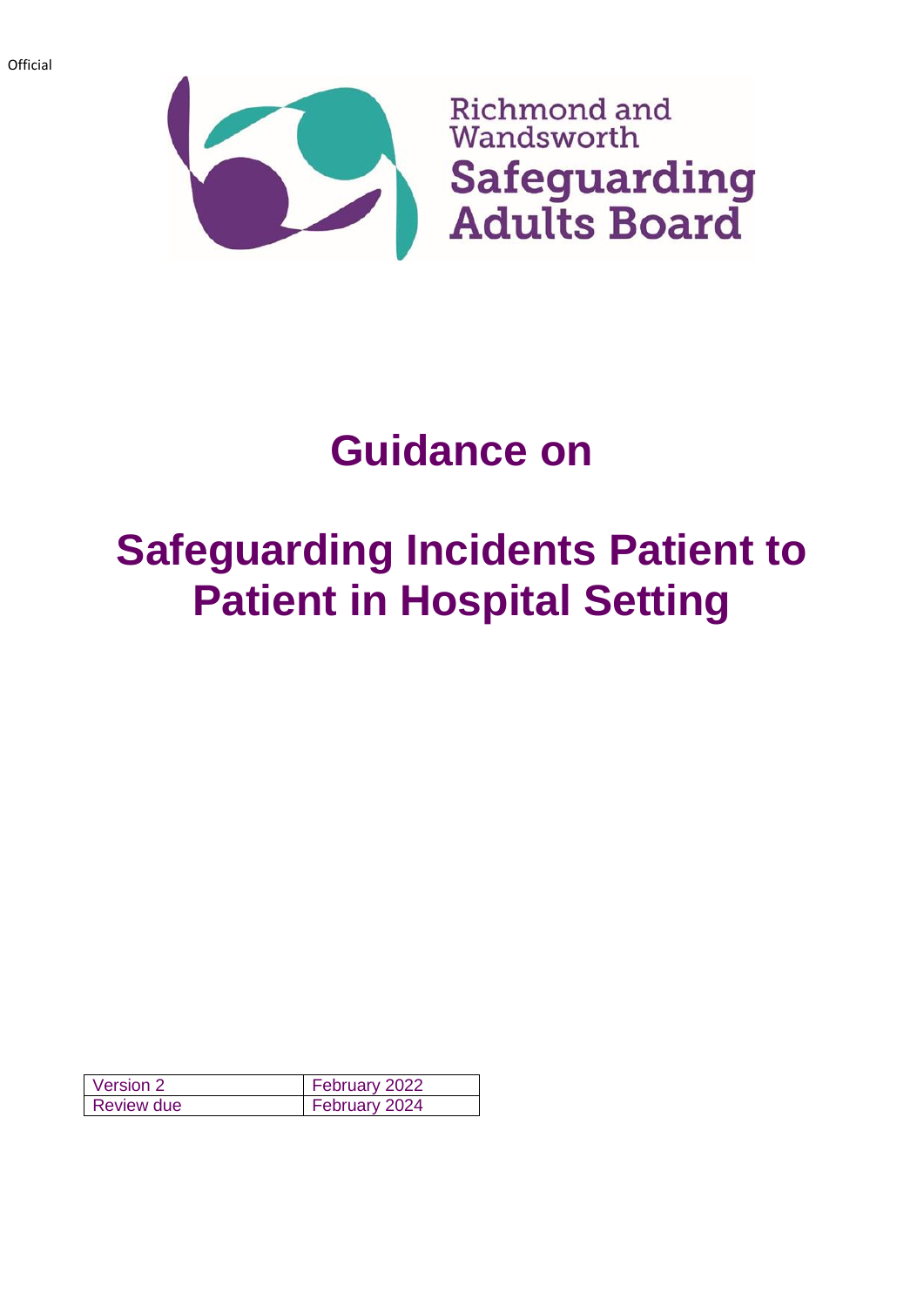#### Official

#### **CONTENTS**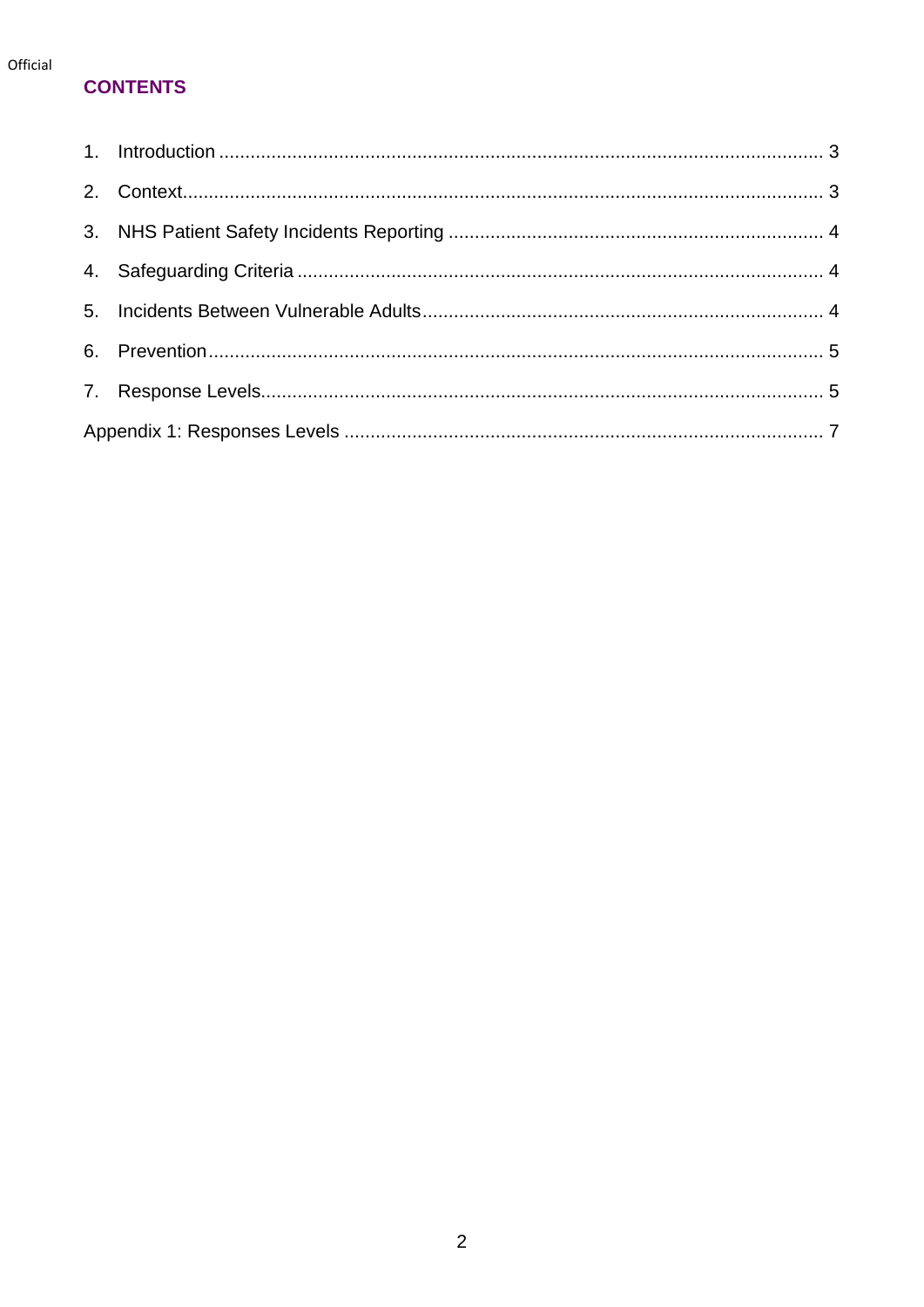#### <span id="page-2-0"></span>**1. Introduction**

- 1.1. The Care Act 2014 defines Safeguarding as 'protecting an adult's right to live in safety, free from abuse and neglect'. Adult safeguarding is about preventing and responding to concerns of abuse, harm or neglect of adults.
- 1.2. The Safeguarding duties apply to adults who have needs for care or support (whether or not the local authority is meeting any of those needs) and; is experiencing, or at risk of, abuse or neglect; and as a result of those care and support needs is unable to protect themselves from either the risk of, or the experience of abuse or neglect. [DOH Care and Support Statutory Guidance, October 2014].
- 1.3. All notifiable incidents should be reported to the CQC in line with the requirements of the Health and Social Care Act 2008 Regulations 2014. The law requires these notifications to be submitted within certain timescales – further guidance is available on what should be reported, how and in what timescales via the CQC guidance on Statutory Notifications.
- 1.4. This protocol provides guidance for health and social care staff to identify when a patient to patient incidents should trigger a safeguarding alert. The threshold for raising safeguarding alerts is purposefully low, all alerts will then be triaged in line with the safeguarding process and a proportionate response will be decided in line with the available evidence and the Making Safeguarding Personal approach.

#### <span id="page-2-1"></span>**2. Context**

- 2.1. The Care Act 2014 sets out statutory responsibility for the integration of care and support between health and local authorities. NHS England and Clinical Commissioning Groups are working in partnership with local and neighbouring social care services. Local Authorities have statutory responsibility for safeguarding. This guidance is to support staff in understanding criteria for safeguarding in relation to patient to patient incidents in a hospital setting.
- 2.2. The current number of safeguarding concerns related to inpatient incidents across Richmond &Wandsworth is approximately 20 to 25 a week of which approximately 70% are not progressed.
- 2.3. This local practice guidance supplements the London Multi-agency Policy and Procedures to Safeguard Adults from Abuse and reflects the local guidance for responding to concerns, whether S42 is required or not and the link with other parallel inquires.
- 2.4. Local Authority and NHS partnerships 'Local Authorities can continue to enter into partnership arrangements with the NHS for the NHS to carry out a Local Authority's 'health-related functions' (as defined in the 2000 Regulations [the NHS Bodies and Local Authorities Partnership Arrangements Regulations 2000). This effectively authorises NHS bodies to exercise those prescribed functions, including adult safeguarding functions. These arrangements are 'partnership arrangements' rather than 'delegations. The Local Authority would still remain legally responsible for how its functions (including adult safeguarding) are carried out via partnership arrangements.' (Department of Health March 2015). Within this policy and procedure,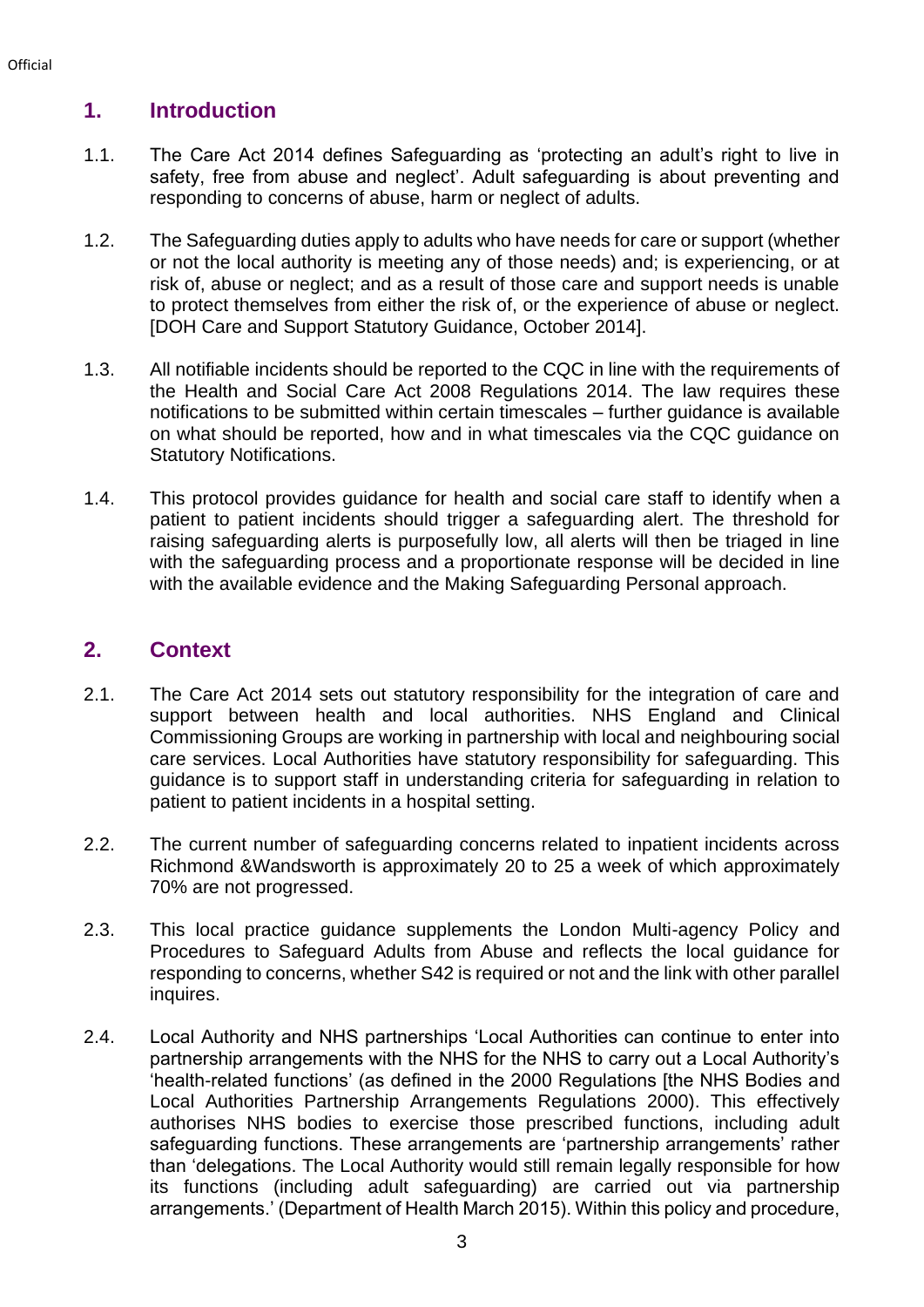**Official** 

where there are partnership agreements under Section 75 of the NHS Act 2006 with Mental Health Trusts, appropriately trained managers within the Trust can act on behalf of the Local Authority to undertake adult safeguarding duties. Where this is done, the legal responsibility for safeguarding remains with the Local Authority.

2.5. Accountability and Assurance Framework (2015), sets out the safeguarding roles, duties and responsibilities of all organisations in the NHS.

#### <span id="page-3-0"></span>**3. NHS Patient Safety Incidents Reporting**

- 3.1. Health providers do record all patient safety incidents on their local risk management systems. These reports will then be routinely uploaded to the National Reporting and Learning System (NRLS) to support national learning. Patient safety incidents are any unintended or unexpected incident which could have, or did, lead to harm for one or more patients receiving healthcare.
- 3.2. Patient safety review and response reports outline identified issues and risks and the actions taken as a direct result to protect patients from harm. Reporting all patient safety incidents, whether they result in harm or not, is fundamental to improving patient safety. The national action we take as a result of what we learn from incident reports is vital in protecting patients across the NHS from harm.
- 3.3. Health providers staff and their managers have a duty to monitor the frequency and types of accidents and untoward incidents which occur to patients in their care as well as for incidents involving aggression and self-harm. Possible reasons and findings are agreed, and recommendations made.

#### <span id="page-3-1"></span>**4. Safeguarding Criteria**

- 4.1. If a local authority has reasonable cause to suspect an adult in its area is suffering or is at risk of abuse and neglect and has needs which leave him or her unable to protect himself or herself, then it must ensure enquiries are made in order to decide what action (if any) should be taken, and by whom. Enquiries should be made by the most appropriate professional, and in some circumstances that will be a health professional. In discharging these duties, there are express reciprocal duties to cooperate on local authorities and their "relevant partners", and that category includes NHS England, and all CCGs and health trusts in the local authority's area.
- 4.2. The safety of an adult at risk is of paramount importance. Immediate action may be required to safeguard investigations and any other children, young people or adults at risk. Any concern that children, young people or adults may be at risk of harm or abuse, must immediately be reported.

### <span id="page-3-2"></span>**5. Incidents Between Vulnerable Adults**

5.1. There may be times when the behaviour of an adult at risk towards another is abusive. Any person at risk of abuse from another is in need of protection. In deciding how to manage such incidents it is important to consider whether harm has occurred and if so, whether this amounts to a crime requiring the involvement of the Police.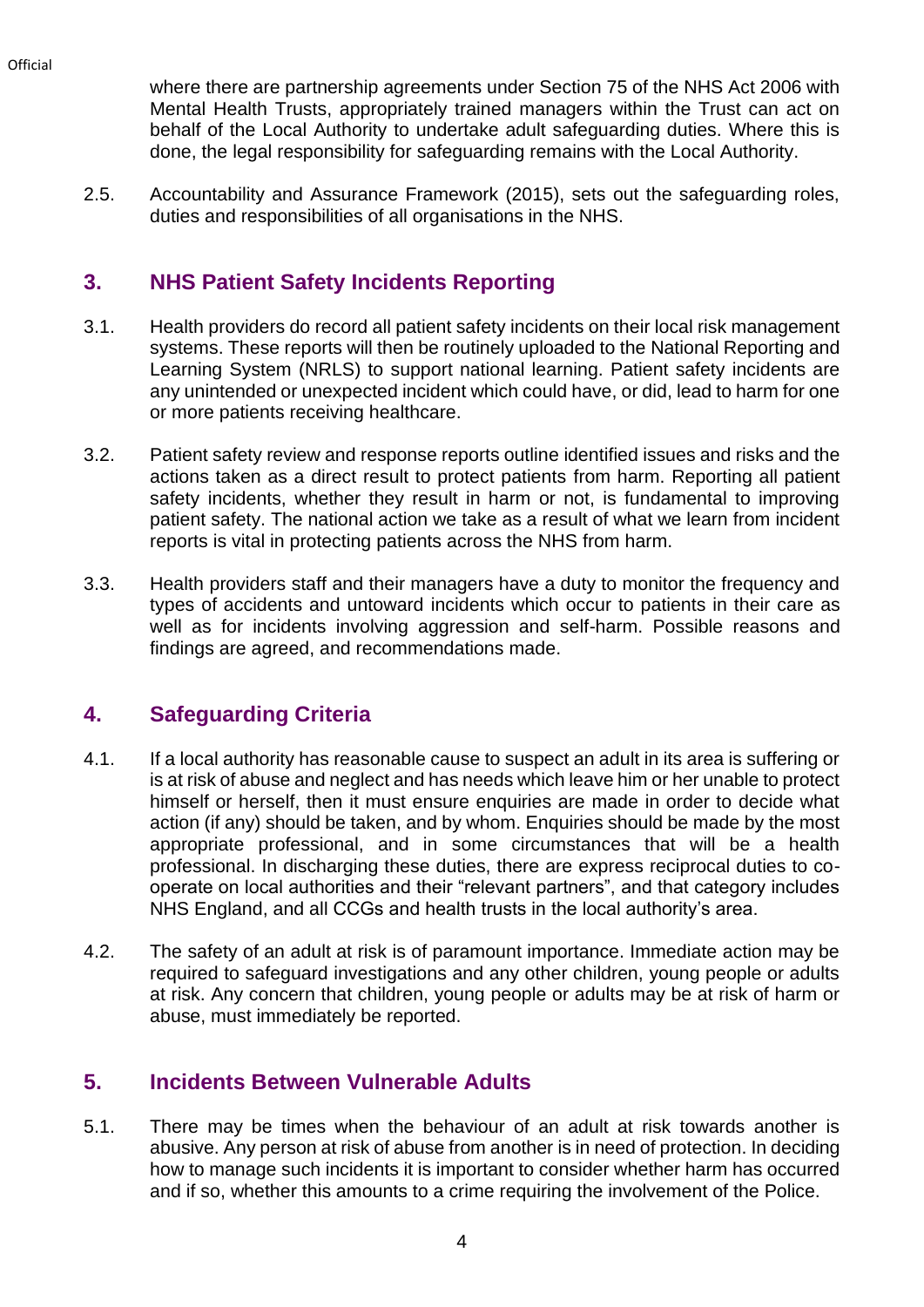#### <span id="page-4-0"></span>**6. Prevention**

- 6.1. Prevention is always the preferred option and service providers should plan the care and support they offer so that opportunities for incidents between people using the service are minimised. People using services such as day centres, care homes and supported housing have the right to be supported in a safe environment; abuse by another adult at risk is just as harmful as abuse by anyone else.
- 6.2. Good practice would indicate that when people are meaningfully engaged in activities, which they enjoy then the likelihood of incidents occurring is reduced.
- 6.3. Services should plan via an assessment of needs and risks how best to support individuals. Early intervention with service users who challenge is important in order to prevent any escalation of behaviours. Individuals with known behavioural management problems should have their needs identified and measures put in place to properly support them and maximise their quality of life; records should include a history of the person's behaviours.
- 6.4. Where behaviour problems are identified services should ensure that staff have access to specialised training. It is important that individual care plans/support plans are properly implemented by staff to ensure that any potential for abusive behaviour is managed appropriately and risks are minimised.

#### <span id="page-4-1"></span>**7. Response Levels**

- 7.1. In deciding the appropriate response when an incident has occurred, a risk assessment should be carried out. Factors to consider will include:
	- The vulnerability and capacity of the individuals involved
	- The nature and extent of the abuse has significant harm occurred?
	- Whether it is a 'one-off' or a repeat incident
	- The impact on the individual and their independence
	- The risk of repeated or increasingly serious acts
	- Whether the incident amounts to a crime
	- The views of the person or their representative
- 7.2. Risk assessment is the process of evaluating these factors to aid decision-making, which is **risk management.**
- 7.3. A key factor in the deciding how to respond is whether harm has occurred. This requires careful person-centred assessment and, if appropriate, consultation with them and the people close to them. The impact of an incident can range from no effect to serious physical injury or emotional distress which damages the person's quality of life.
- 7.4. If it was an isolated incident and no harm has occurred, then there is no requirement to raise a Safeguarding Concern. Nor is there a need to report such incidents through the Provider-led enquiry (Service Concern) process. It is the responsibility of the Provider Manager to ensure that a risk assessment is in place to ensure the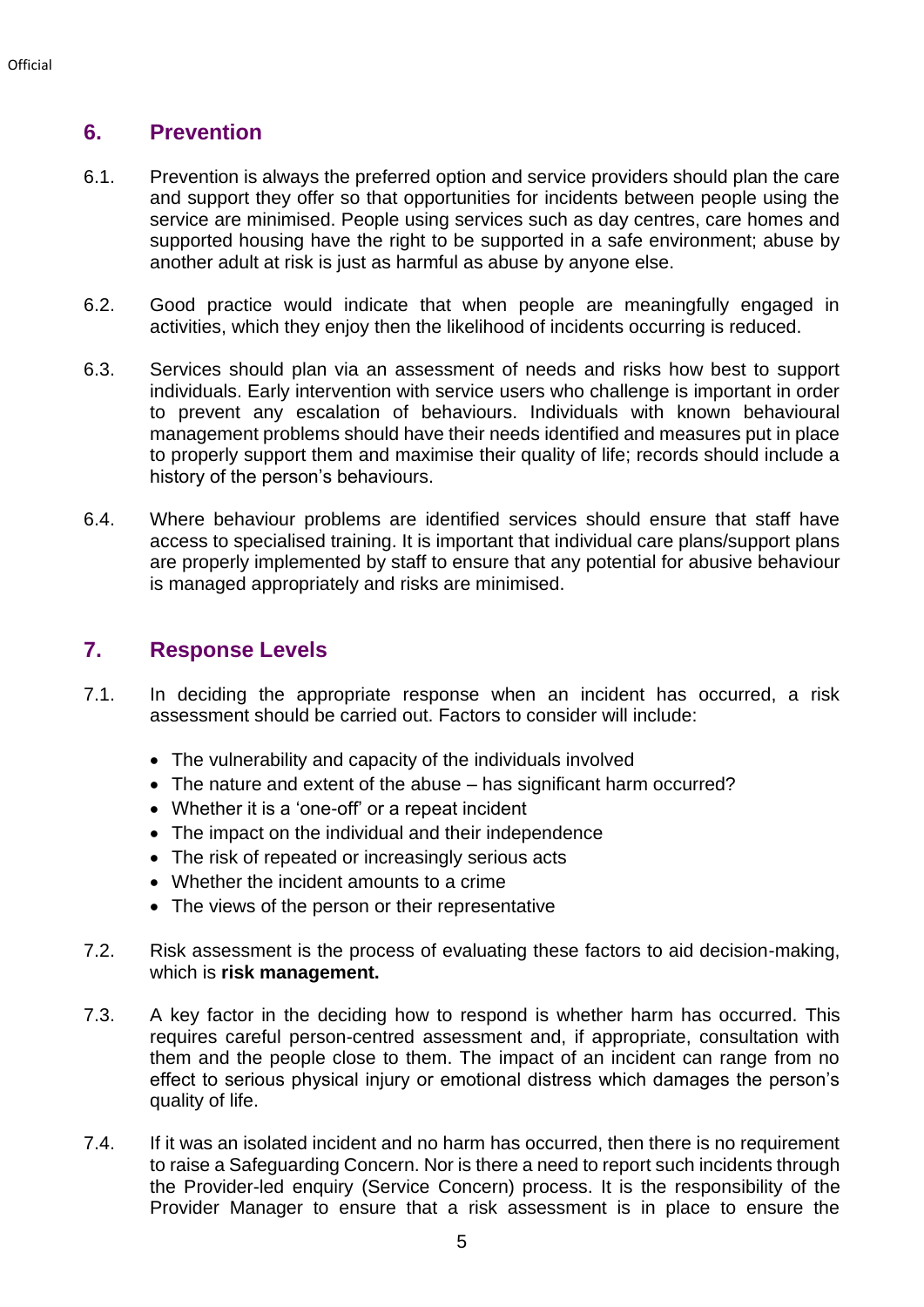Official

immediate safety of all users of the service and to review the support of the individuals involved in the incident.

- 7.5. When an incident has had a significant impact on an individual's wellbeing, a Safeguarding Concern must be reported. **Any serious sexual or physical assault will require the involvement of police.**
- **7.6.** Where the person causing the harm is also an adult at risk, agencies must be careful not to overlook their duty of care to them. A re-assessment of need must be carried out and the care or support plan should ensure that safeguards are in place to prevent repeat incidents.